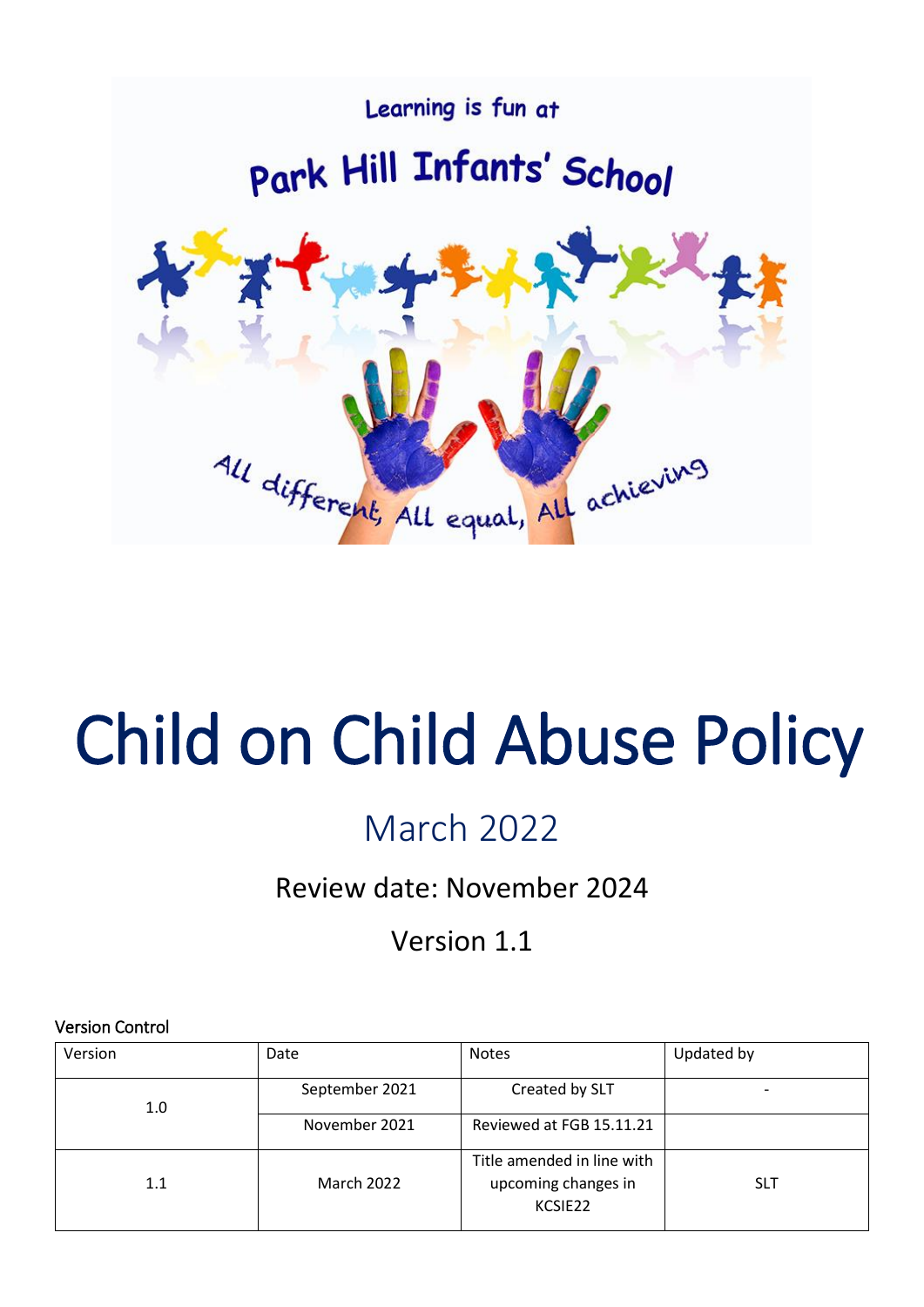# **Introduction**

At Park Hill Infant School, we work in line with Keeping Children Safe in Education, 2021, which states that "governing bodies and proprietors should ensure that their child protection policy includes procedures to minimise the risk of child on child abuse and explains how allegations of child on child abuse will be recorded, investigated and dealt with". The document also states it is most important to ensure opportunities of seeking the voice of the child are heard. Our setting will ensure the child's wishes and feelings are taken into account when determining what action to take and what services to provide. Systems will be in place for children to express their views and give feedback. Ultimately, systems and processes should operate with the best interests of the child at their heart.

At Park Hill Infant School, we respond to all reports and concerns of child on child sexual violence and sexual harassment, including those that have happened outside of the school premises and/or online. We continue to ensure that any form of abuse or harmful behaviour is dealt with immediately and consistently to reduce the extent of harm to the young person, with full consideration of the impact on that individual child's emotional and mental well-being.

# **Purpose and Aim**

Children and young people may be harmful to one another in a number of ways which would be classified as child on child abuse. Sexual violence and sexual harassment can occur between two children of any age and sex, including primary. It can occur through a group of children sexually assaulting or sexually harassing a single child or group of children. Sexual violence and sexual harassment exist on a continuum and may overlap; they can occur online and face to face (both physically and verbally) and are never acceptable.

The purpose of this policy is to explore the many forms of child on child abuse and include a planned and supportive response to the issues.

At Park Hill Infant School we have the following policies in place that should be read in conjunction to this policy:

Anti-Bullying Policy Safeguarding and Child Protection Policy Self-Regulation – Promoting Behaviour policy

## **Framework and Legislation**

This policy issupported by the key principles of the Children's Act, 1989, that the child's welfare is paramount. Another key document that focuses adult thinking towards the views of the child is "Working Together to Safeguard Children, 2018, highlighting that every assessment of a child, "must be informed by the views of the child" and "should reflect the unique characteristics of the child within their family and community context. This is clearly echoed by Keeping Children Safe in Education, 2021, by ensuring procedures are in place for staff to act in the best interests of the child at all times, listening to the voice of the child.

# **Introduction to abuse and harmful behaviour**

Abusive behaviour can happen to children in schools and settings and it is necessary to consider what abuse is and looks like, how it can be managed, what appropriate support and intervention can be put into place to meet the needs of the individual and what preventative strategies may be put in place to reduce further risk of harm.

Honesty **Respect** Courage **Respect** Courage **Right** Rositivity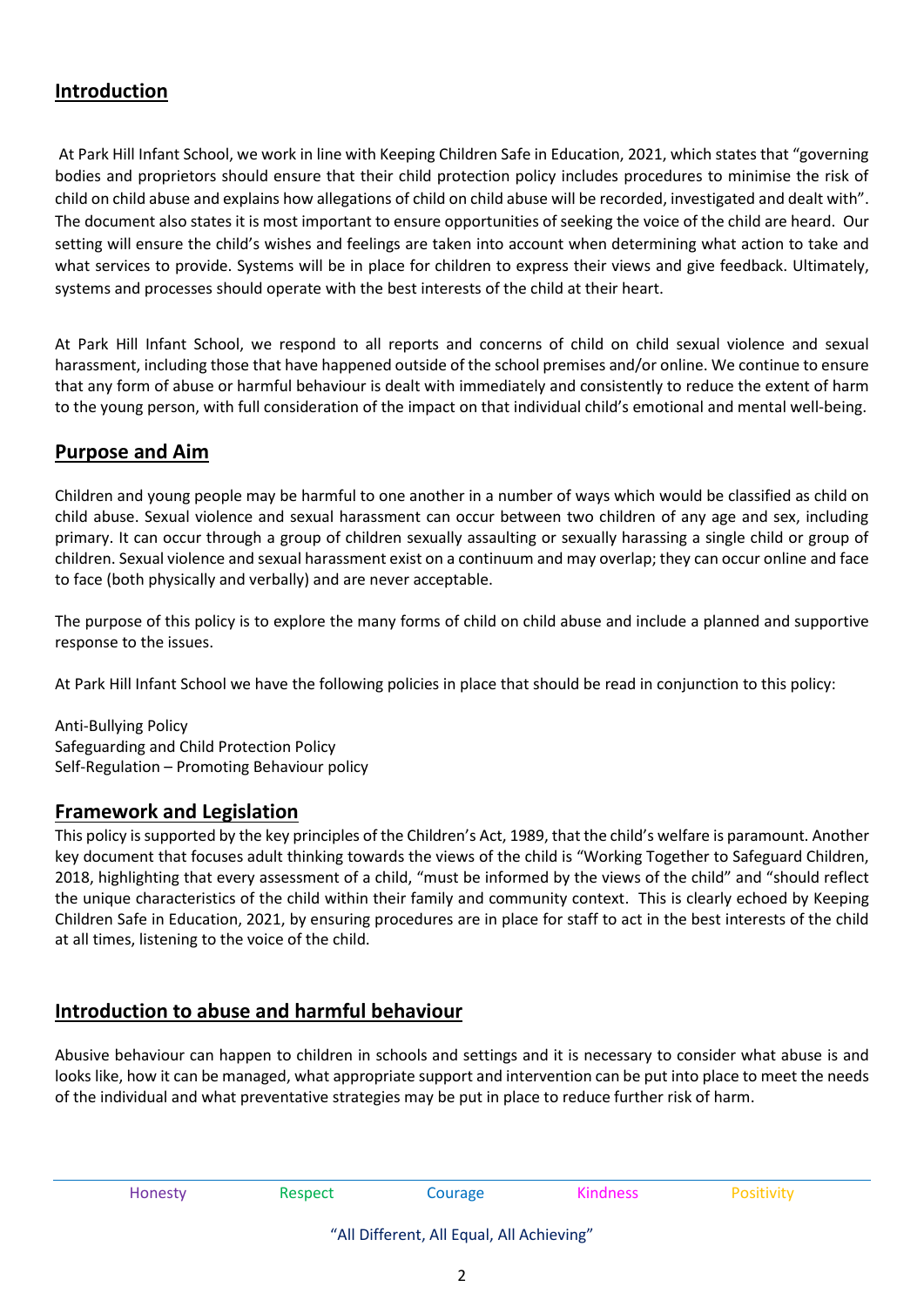At Park Hill Infants, there is a zero-tolerance approach to abuse. Abuse is abuse and should never be passed off as "banter", "just having a laugh", "part of growing up" or "boys being boys" as this can lead to a culture of unacceptable behaviours and an unsafe environment for children. Equally, abuse issues can sometimes be gender specific, girls/boys being sexually touched/ assaulted. This could also be same sex touching/assault. Boys being subject to initiation/hazing type violence. Sexual violence and sexual harassment can occur between two children of any age and sex, from primary through to secondary stage and into colleges. It can occur through a group of children sexually assaulting or sexually harassing a single child or group of children. (KCSIE, 2021). It is important to consider the forms abuse may take and the subsequent actions required.

# **Types of abuse**

There are many forms of abuse that may occur between peers and the list is not exhaustive. Each form of abuse or prejudiced behaviour is described in detail followed by advice and support on actions to be taken.

## **Physical abuse e.g. (biting, hitting, kicking, hair pulling, etc.)**

Physical abuse may include hitting, kicking, pinching, shaking, biting, hair pulling or otherwise causing physical harm to another person. There may be many reasons why a child harms another and it is important to understand why a young person has engaged in such behaviour, including accidentally before considering the action or punishment to be undertaken.

#### **Sexually harmful behaviour/sexual abuse e.g. (inappropriate sexual language, touching, sexual assault, etc.)**

Sexually harmful behaviour from young people is not always contrived or with intent to harm others. There may be many reasons why a young person engages in sexually harmful behaviour and it may be just as distressing to the young person who instigates it as well as the young person it is intended towards. Sexually harmful behaviour may range from inappropriate sexual language, inappropriate role play to sexually touching another or sexual assault/abuse.

#### **Bullying (racial, physical, name calling, homophobic etc)**

Bullying is unwanted, aggressive behaviour among school aged children that involves a real or perceived power imbalance. The behaviour is repeated or has the potential to be repeated, over time. Both young people who are bullied and who bully others may have serious lasting problems.

In order to be considered bullying, the behaviours must happen more than once or have the potential to happen more than once.

Bullying includes actions such as making threats, spreading rumours, attacking someone physically or verbally or for a particular reason, e.g. race, size, hair colour, gender, sexual orientation and excluding someone from a group on purpose.

#### **Cyber bullying**

Cyberbullying is the use of phones, instant messaging, e-mail, chat rooms orsocial networking sites to harass, threaten or intimidate someone for the same reasons as stated above.

#### **Prejudiced behaviour**

The term prejudice-related bullying refers to a range of hurtful behaviour, physical or emotional or both, which causes someone to feel powerless, worthless, excluded or marginalised, and which is connected with prejudices around belonging, identity and equality in wider society – in particular, prejudices to do with disabilities and special educational needs, ethnic, cultural and religious backgrounds, gender, home life, (for example in relation to issues of care, parental occupation, poverty and social class) and sexual identity (homosexual, bisexual, transsexual).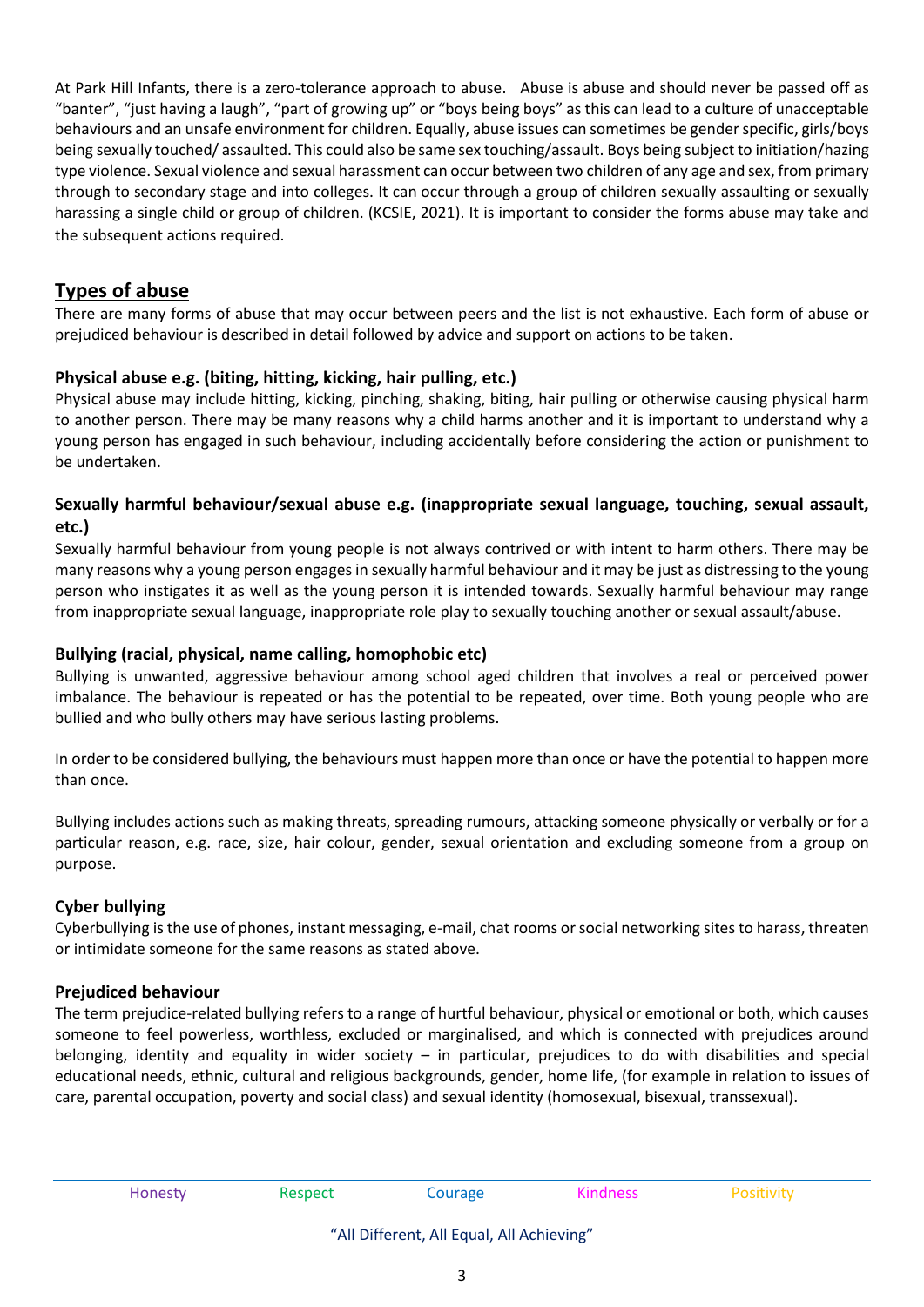# **Expected action taken from all staff**

Although the type of abuse may have a varying effect on the victim and initiator of the harm, these simple steps can help clarify the situation and establish the facts before deciding the consequences for those involved in perpetrating harm.

It is important to **deal with the situation of peer abuse immediately and sensitively**. It is necessary to gather the information as soon as possible to get the true facts around what has occurred, as soon after the child(ren) may have forgotten. It is equally important to deal with it sensitively and think about the language used and the impact of that language on both the children and the parents when they become involved. For example; do not use the word perpetrator, this can quickly create a "blame" culture and leave a child labelled.

In all cases of child on child abuse it is necessary that all staff are trained in dealing with such incidents, talking to young people and instigating immediate support in a calm and consistent manner. Staff should not be prejudiced, judgemental, dismissive or irresponsible in dealing with such sensitive matters.

# **Gather the facts**

Speak to all staff who were present and children dependent on age and understanding, using **consistent language** and **open questions**. The easiest way to do this is not to have a line of questioning but to ask the young people to tell you what happened. Only interrupt the young person from this to gain clarity with open questions, "where, when, why, who". (What happened? Who observed/saw the incident? What was seen? What was heard? Did anyone intervene?)

- Track evidence through observations, CPOMS reports and discussions.
- Consider the Intent (begin to Risk Assess).
- Has this been a deliberate or contrived situation for a young person to be able to harm another?
- Are staff consistent with behaviour management?
- Are the parents working together with the setting on using the same strategies?
- Are the parents consistent at home?
- Decide on your next course of action.

If, from the information that you gather you believe any young person to be at risk of significant harm you must make a safeguarding referral to social care immediately (where a crime has been committed the police should be involved also). If this is the case, once social care has been contacted and decided on what will happen next, then you will be informed on your next steps.

It may also be that social care feel that it does not meet their criteria in which case you may challenge that decision, with that individual or their line manager. If on discussion however, you agree with the decision, you may then be left to inform parents.

# **Informing parents**

If, once appropriate advice has been sought from police/social care you have agreement to inform parents or have been allocated that role from the other services involved, then you need to inform the parents as soon as possible. If social care/police are not going to be involved then equally, this information may need to be shared with the parents.

The best way to inform parents is face to face. Although this may be time consuming, the nature of the incident and the type of harm/abuse a young person may be suffering can cause fear and anxiety to parents whether their child is the child who was harmed or who harmed another.

The same procedures should be followed when dealing with sibling on sibling abuse.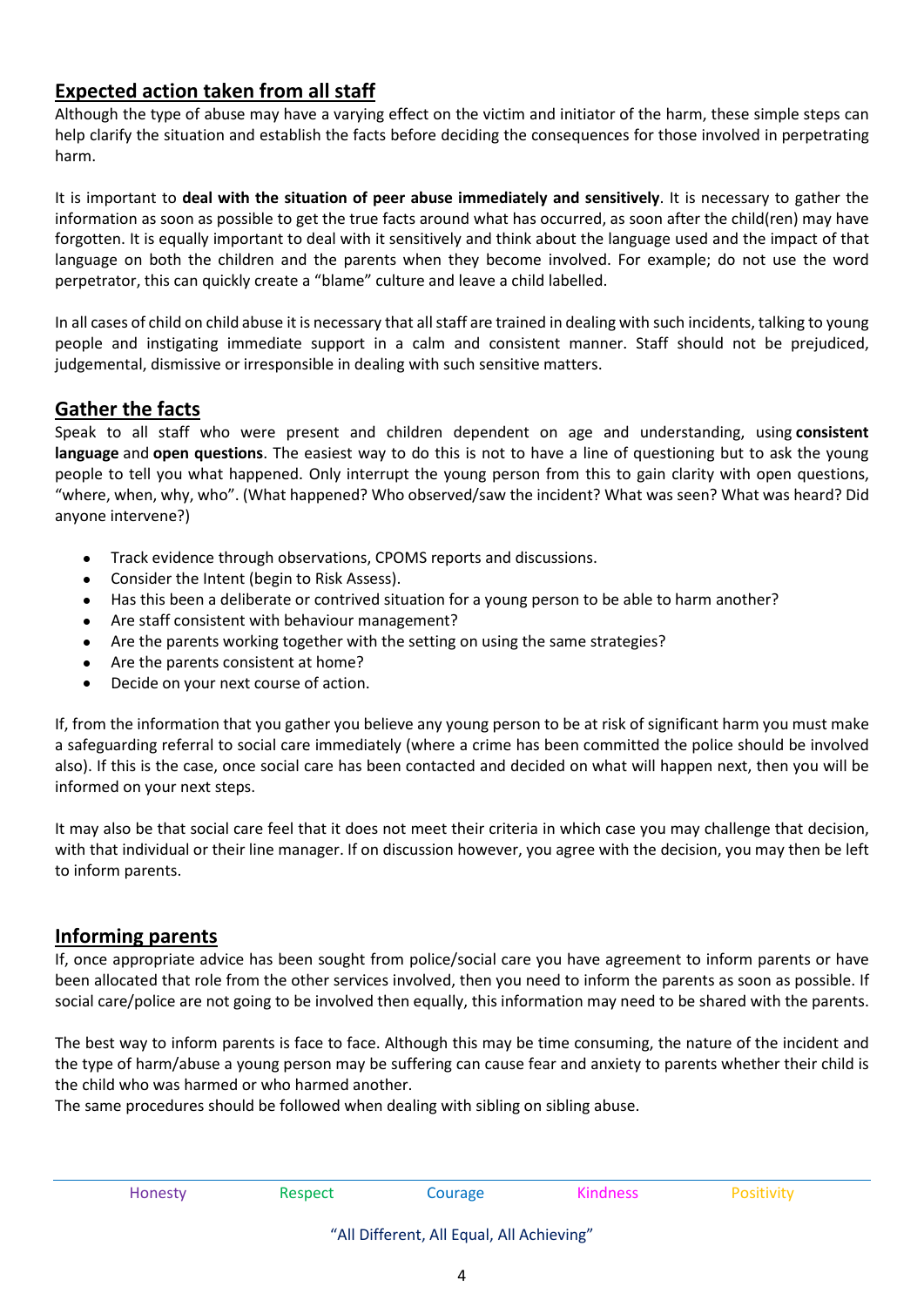# **Points to consider**

#### **What is the age of the children involved?**

How old are the young people involved in the incident and is there any age difference between those involved? (In relation to sexual exploitation, children under the age of 5, in particular  $1 - 4$  year olds who are learning toileting skills may show a particular interest in exploration at around this stage. This however should not be overlooked if other issues arise. (see following)

#### **Where did the incident or incidents take place?**

Was the incident in an open visible place to others? If so was it observed? If not, is more supervision required within this particular area?

#### **What were the explanations, by all the children involved, of what occurred?**

Can each of the young people give the same explanation of the incident and also what isthe effect on the young people involved? Is the incident seen to be bullying for example, in which case regular and repetitive? Is the version of one young person different from another and why?

#### **What is each of the children's own understanding of what occurred?**

Do the young people know/understand what they are doing? E.g. do they have knowledge of body parts, of privacy and that it is inappropriate to touch? Is the young person's explanation in relation to something they may have heard or been learning about that has prompted the behaviour? Is the behaviour deliberate and contrived? Does the young person understand the impact of their behaviour on the other person?

In dealing with an incident of this nature the answers are not always clear cut. If you are concerned or unsure as to whether or not there is any risk involved, please seek advice from Children's Services Social Care / SPOC.

#### **Repetition**

Has the behaviour been repeated to an individual on more than one occasion? In the same way it must be considered has the behaviour persisted to an individual after the issue has already been discussed or dealt with and appropriately resolved?

#### **Next Steps**

Once the outcome of the incident(s) has been established it is necessary to ensure future incidents of abuse do not occur again and consider the support and intervention required for those involved.

#### **For the young person who has been harmed**

What support they require depends on the individual young person. It may be that they can engage in counselling with our trained counsellor or one to one support with our Nurture Support Mentor (NSM). If the incidents are of a bullying nature, the young person may need support in improving peer groups/relationships with other young people or some restorative justice work with all those involved may be required.

Other interventions that could be considered may target a whole class or year group. For example: assemblies, through the continued curriculum of PHSE, circle times, group work with our NSM.

If the young person feels particularly vulnerable it may be that a risk assessment can be put in place for them whilst in the setting so that they have someone named that they can talk to, support strategies for managing future issues and identified services to offer additional support.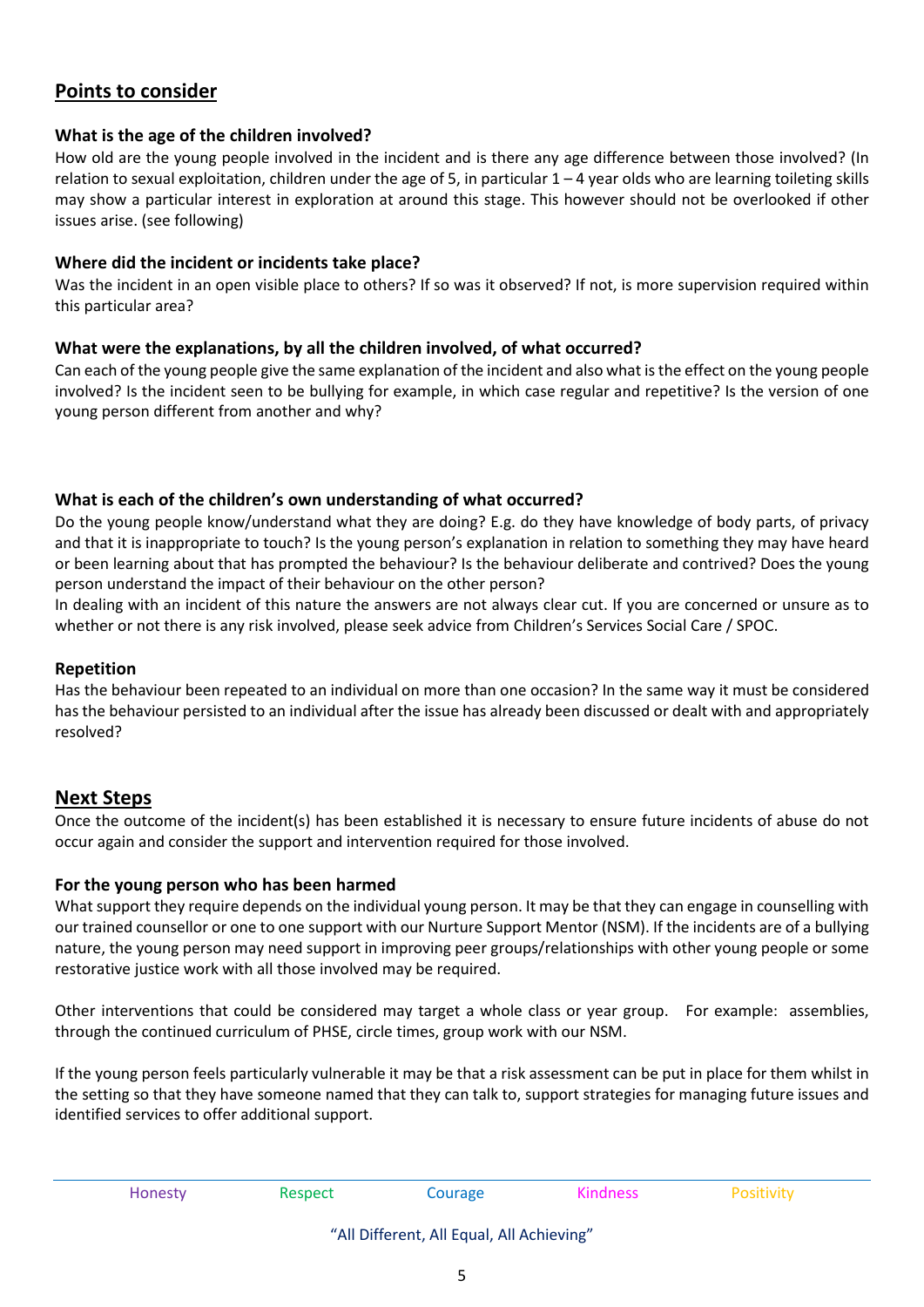#### **For the young person who has displayed harmful behaviour**

In this circumstance it is important to find out why the young person has behaved in such a way. It may be that the young person is experiencing their own difficulties and may even have been harmed themselves in a similar way. In such cases support such as one to one mentoring or counselling may also be necessary. Particular support from identified services may be necessary through a CAF / early help / CAMHs referral, and the young person may require additional support from family members.

Once the support required to meet the individual needs of the young person has been met, it is important that the young person receives a consequence for their behaviour. This may be in the form of restorative justice, e.g. making amends with the young person they have targeted if this has been some form of bullying.

Even following the conclusion of any investigation, the behaviour that the young person has displayed may continue to pose a risk to others, in which case an individual risk assessment may be required. This should be completed via a multi- agency response to ensure that the needs of the young person and the risks towards others are measured by all of those agencies involved including the young person and their parents. This may mean additional supervision of the young person or protective strategies if the young person feels at risk of engaging in further inappropriate or harmful behaviour.

# **After care**

It is important that following the incident, the young people involved continue to feel supported and receive help. Sometimes the feelings of remorse, regret or unhappiness may occur at a much later stage than the incident. It is important to ensure that the young people do not engage in any further harmful behaviour either towards someone else or to themselves as a way of coping (e.g. self-harm). In which cases, regular reviews with the young people involved following the incident(s) are imperative.

# **Preventative Strategies for Park Hill Infant School**

Park Hill Infant School recognises that it is important to develop appropriate strategies in order to prevent the issue of child on child abuse rather than manage the issues in a reactive way.

We recognise that child on child abuse can and will occur even with the most stringent of policies and support mechanisms. In which case it is important that staff continue to recognise and manage such risks and learn how to improve and move forward with strategies in supporting children/young people to talk about any issues and through sharing information with all staff.

At Park Hill Infant School the following strategies are in place to prevent child on child abuse:

- We ensure that our setting has an open environment where the children feel safe to share information about anything that is upsetting them or worrying them
- We ensure that the children are adequately supervised, (in line with ratio guidance), during playtime, lunch, in the outdoor area, moving through the setting and off-site, i.e. school outings, swimming, etc.
- Our setting has a strong and positive PSHE curriculum through 'Jigsaw'
- We ensure pupil voice is strong in our school in the form of a School Council, pupil interviews, circle times etc
- We ensure through regular discussions with children both in class and in assemblies, that they know who to talk to if they feel unsafe or worried
- Park Hill Infant School promotes British Values throughout the curriculum
- We promote our 5 values for life throughout the school; 'Respect' 'Kindness' 'Honesty' 'Courage' and 'Positivity'
- We promote the importance of positive mental health discussions around feelings, expressing emotions, talking if worried, the importance of positive self-esteem

| Honesty | Respect | Courage | Kindness | Positivity |
|---------|---------|---------|----------|------------|
|         |         |         |          |            |

#### "All Different, All Equal, All Achieving"